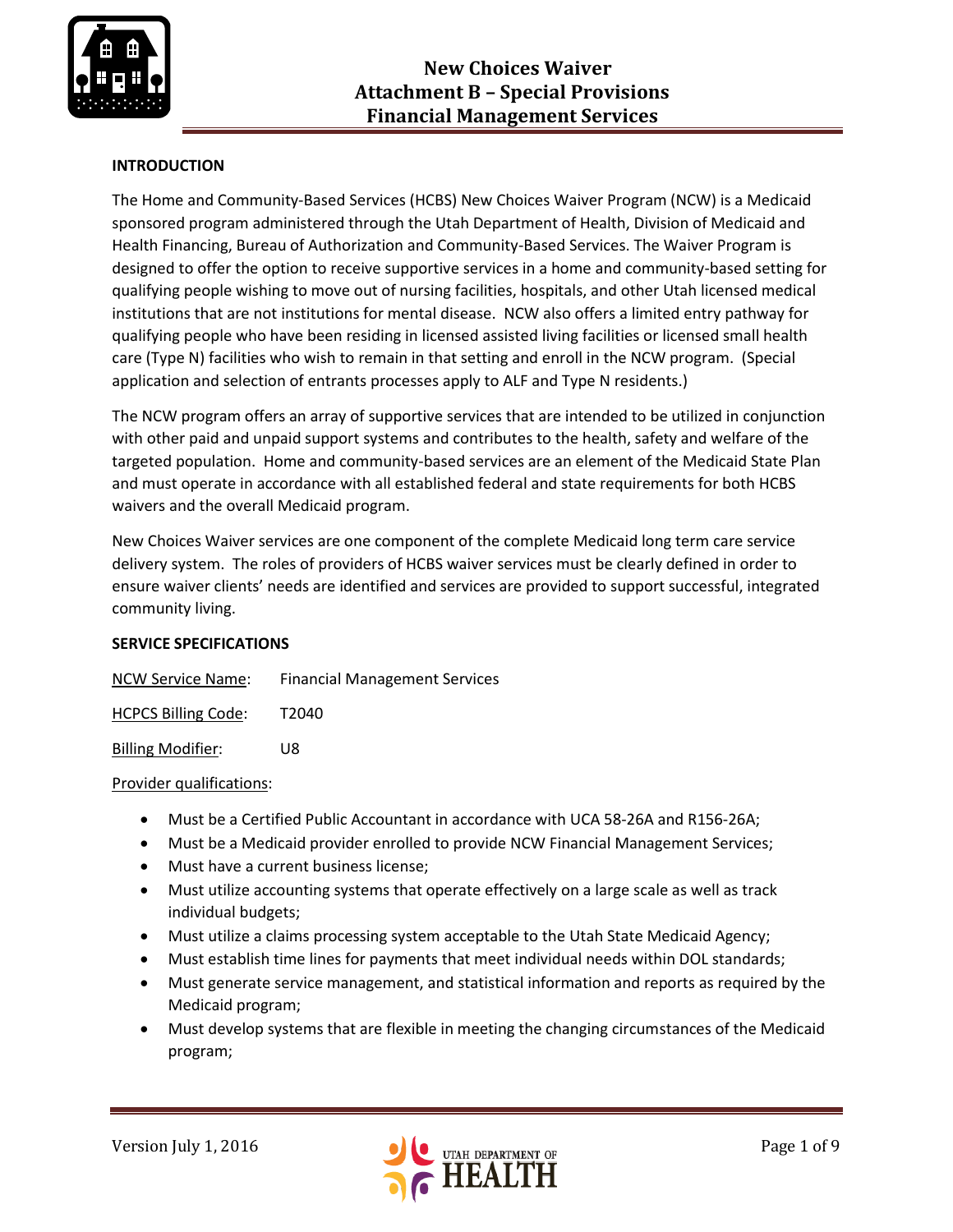

- Must provide needed training and technical assistance to clients, their representatives, and others;
- Must document required Medicaid provider qualifications and enrollment requirements and maintain results in provider/employee file;
- Must act on behalf of the person receiving supports and services for the purpose of payroll reporting;
- Must develop and implement an effective payroll system that addresses all related tax obligations;
- Must make related payments as authorized by the case management agency;
- Must generate payroll checks in a timely and accurate manner and in compliance with all federal and state regulations pertaining to "domestic service" workers;
- Must conduct background checks as required and maintain results in employee file;
- Must process all employment records;
- Must obtain authorization to represent the individual/person receiving supports;
- Must prepare and distribute an application package of information that is clear and easy for the individuals hiring their own staff to understand and follow;
- Must establish and maintain a record for each employee and process employee employment application package and documentation;
- Must utilize and accounting information system to invoice and receive Medicaid reimbursement funds;
- Must utilize and accounting and information system to track and report the distribution of Medicaid reimbursement funds;
- Must generate a detailed Medicaid reimbursement funds distribution report to the individual Medicaid recipient or representative semi-annually;
- Must withhold, file and deposit FICA, FUTA and SUTA taxes in accordance with federal IRS and DOL, and state rules;
- Must generate and distribute IRS W-2s, Wage and Tax Statements and related documentation annually to all support workers who meet the statutory threshold earnings amounts during the tax year by January  $31^{st}$ ;
- Must file and deposit federal and state income taxes in accordance with federal IRS and state rules and regulations;
- Must assure that employees are paid established unit rates in accordance with the federal and state Department of Labor Fair Labor Standards Act (FLSA);
- Must process all judgments, garnishments, tax levies or any related holds on an employee's funds as may be required by local, state or federal laws;
- Must distribute, collect and process all employee time sheets as summarized on payroll summary sheets completed by the person or his/her representative;
- Must prepare employee payroll checks, at least monthly, sending them directly to the employees;

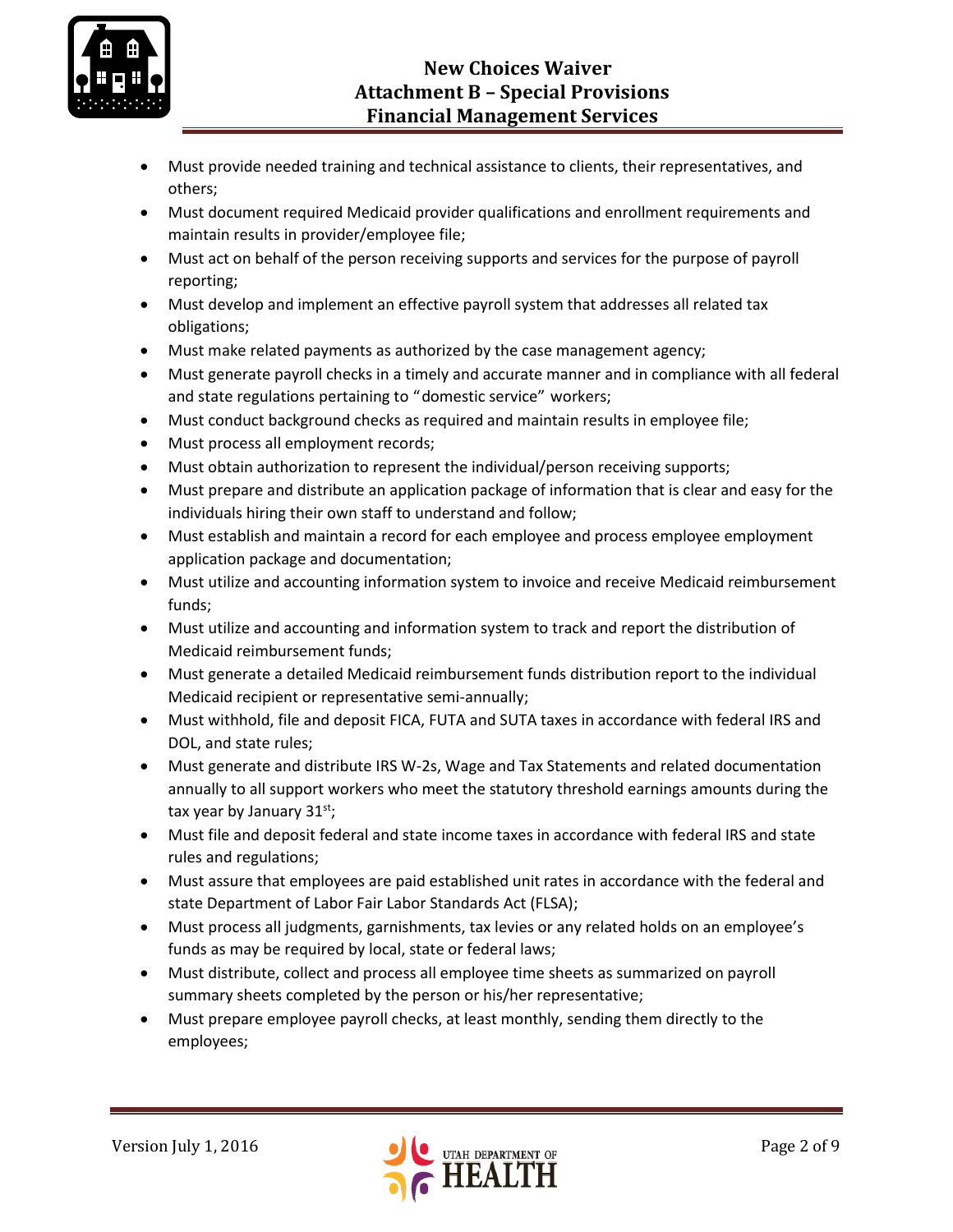

- Must keep abreast of all laws and regulations relevant to the responsibilities it has undertaken with regard to the required federal and state filings and the activities related to being a Fiscal/Employer Agent;
- Must establish a customer service mechanism in order to respond to calls from individuals or their representative employers and workers regarding issues such as withholding and net payments, lost or late checks, reports and other documentation;
- Must have customer service representatives who are able to communicate effectively in English and Spanish by voice and TTY with people who have a variety of disabilities;
- Must have a Disaster Recovery Plan for restoring software and master files and hardware backup if management information systems are disabled so that payroll and invoice payment systems remain intact; and
- Must regularly file and perform accounting auditing to ensure system accuracy and compliance with general accounting practice.

## Service Description:

(This service description is subject to change. Refer to the New Choices Waiver Provider Manual for updates. If this agreement is ever found to be in conflict with the New Choices Waiver Provider Manual, the definition in the Provider Manual takes precedence.)

Financial Management Services is offered in support of the self-administered services delivery option. Services rendered under this definition include those to facilitate the employment of individual service providers (employees) by the waiver client (employer) or designated representative including:

- a) Provider qualification verification;
- b) Employer-related activities including federal, state, and local tax withholding/payments, unemployment compensation fees, wage settlements, fiscal accounting and expenditure reports;
- c) Medicaid claims processing and reimbursement distribution, and
- d) Providing monthly accounting and expense reports to the consumer.

Financial Management Services are provided to those utilizing the self-administered services delivery option for some or all of their waiver services.

The monthly payment to the FMS provider can only be made when active financial management services were provided during that month. Payment is not available during inactive periods (such as when there is an interruption in waiver services resulting from an admission to a hospital or nursing facility).

## General Requirements:

By signing this attachment, provider agrees to additional terms and conditions as outlined below:

A. Provider will report any negative or critical incident or incidents likely to receive media or legislative scrutiny involving a NCW client to the client's case management agency or to the New Choices Waiver program office immediately. This includes but is not limited to medication

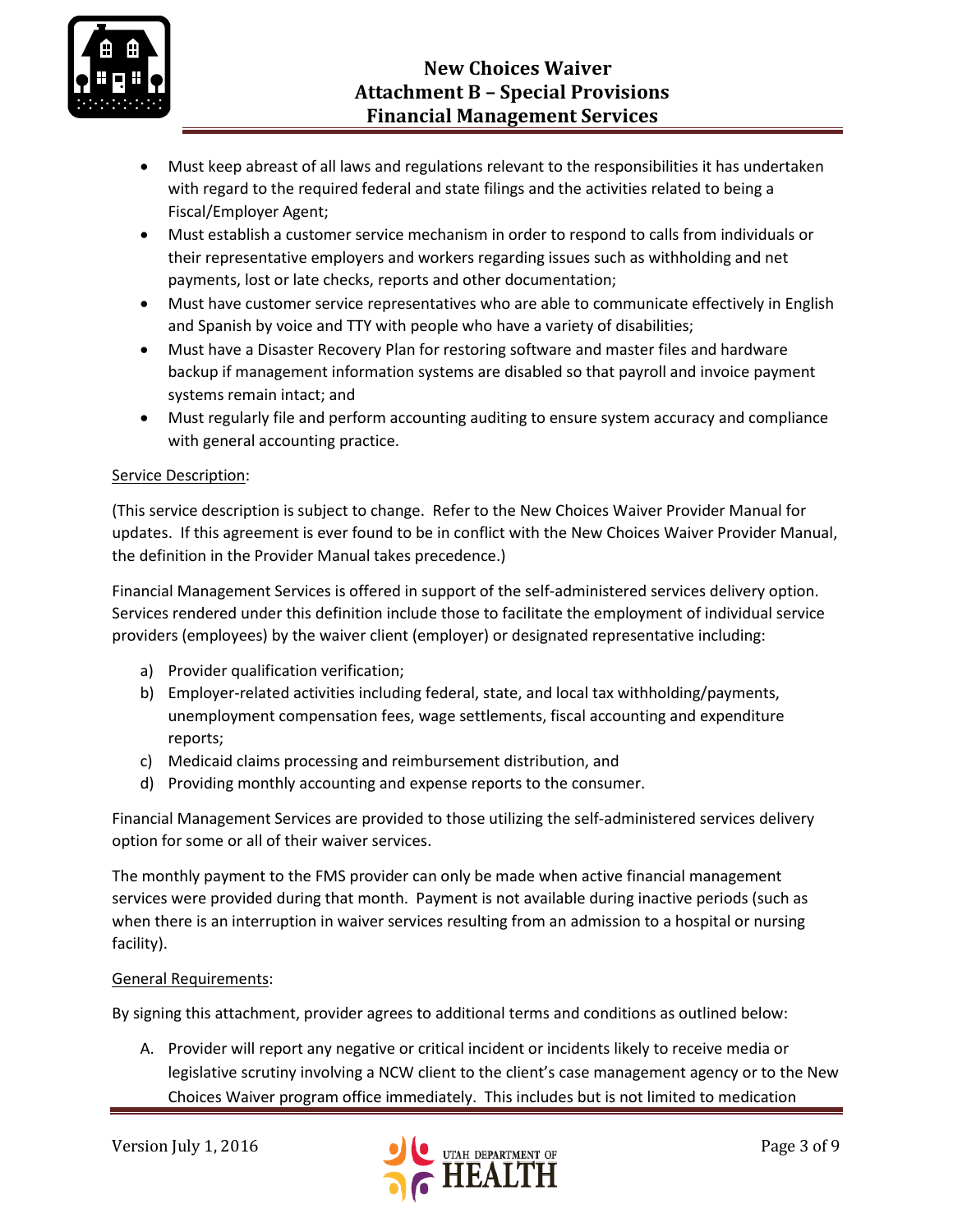

errors, falls, injuries, missing persons, abuse, neglect, exploitation, unexpected hospitalizations, unexpected deaths, Adult Protective Services (APS) or law enforcement involvement, and other similar incidents that raise concern for client safety. As required by law, provider will also report any suspected or actual incidences of abuse, neglect or exploitation to APS or to local law enforcement.

- B. Provider will accept the NCW Medicaid rate as payment in full, and the provider shall not bill the client nor their families an additional fee for services rendered.
- C. Provider will interact with each NCW client's designated case management agency and participate in the person-centered care planning process when requested by the client or their representative.
- D. Provider will review Service Authorization Forms received from waiver case management agencies and will return a signed copy to the case management agency. Service authorizations indicate the amount, duration and frequency of services that are authorized based on the assessment of each client's needs and are subject to approval by the State Medicaid Agency. The authorized HCPCS, number of units, frequency and duration will appear in the service authorization and providers shall not render services to waiver clients until a service authorization has been received and properly executed by both the designated waiver case management agency representative and the provider. Service authorizations are valid for a maximum of one year even if the "end date" on the form is left blank. Claims paid for waiver services for dates of service outside of the date span listed in the service authorization will be recovered. Claims paid for waiver services that exceed the number of units or frequency than was authorized in the service authorization will be recovered. Claims paid for HCPCS codes that were not authorized in the service authorization will be recovered.
- E. Service authorizations are not a guarantee of payment.
- F. Service authorizations are automatically nullified immediately upon any of the following events taking place:
	- The NCW client elects to change to a different NCW provider
	- The NCW client elects to altogether discontinue receiving the services that the provider offers
	- The NCW client loses Medicaid eligibility
	- The NCW client is disenrolled from the NCW program for any other reason
	- The provider's Medicaid and/or NCW contract is terminated or suspended

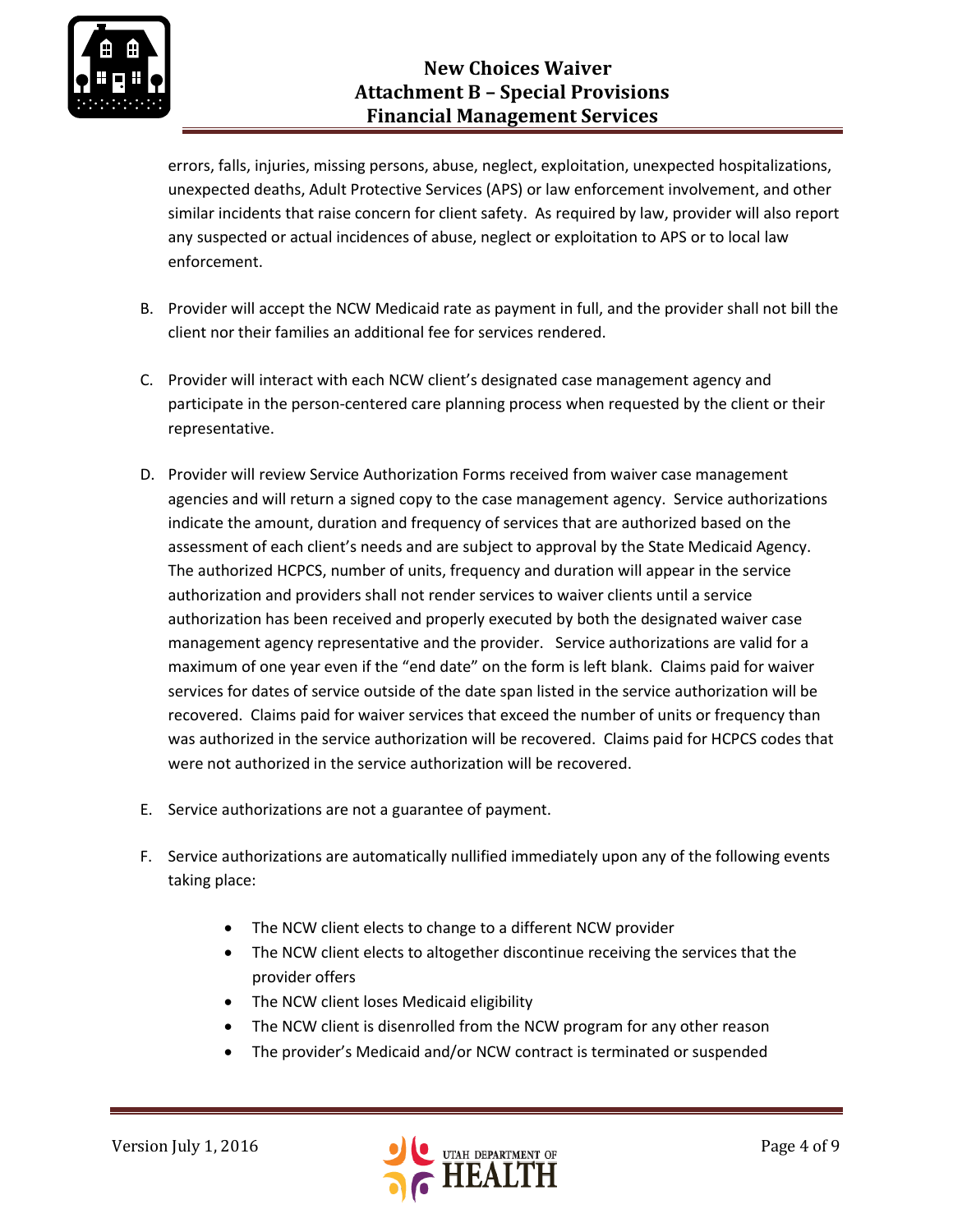

- G. Provider will not provide services to waiver clients when they are receiving inpatient treatment. Service authorizations are *suspended* during times when a New Choices Waiver client is admitted to an inpatient setting such as a hospital or nursing facility. Upon the client's discharge from the inpatient setting, provider will communicate with the waiver case management agency to receive verbal approval to reinstate services if any unused units are remaining in the service authorization or to request a new authorization if the existing authorization has expired.
- H. Units of service that have been authorized for one NCW client can only be provided to that NCW client. Provider will not transfer unused units that have been authorized for one NCW client to another NCW client.
- I. Provider will contact a client's designated waiver case management agency if the provider observes that actual service utilization trends appear to exceed the number of units authorized.
- J. Provider will verify client Medicaid eligibility each month in order to avoid providing services that are not reimbursable due to a client's loss of Medicaid benefits. Utah Medicaid offers two methods that providers may use to verify client eligibility:
	- Medicaid Eligibility Lookup Tool [\(https://medicaid.utah.gov\)](https://medicaid.utah.gov/)
	- Access Now (1-800-662-9651 option 1, option 1)
- K. Provider shall not bill Medicaid for services that were not actually provided or for services that the provider anticipates providing to a client in the near or distant future.
- L. Provider shall not bill a client for a missed or canceled appointment unless the client or the client's legal representative has signed a written cancelation policy which expressly allows the provider to charge the client for missed or canceled appointments.
- M. Provider will not engage in unsolicited direct marketing activities to prospective NCW clients. Marketing strategies shall be limited to mass outreach and advertisements. Provider will not approach prospective NCW clients or their representatives unless the client or representative explicitly requests information from the provider. Provider shall refrain from offering incentives or other enticements to persuade a prospective NCW client to choose the provider for waiver services. Provider shall not enter into incentive or kick-back agreements with waiver case management agencies or otherwise entice the case management agency to influence or limit a NCW client's freedom to choose their own service providers. Provider may not require NCW clients to select a certain waiver or non-waiver provider for other services listed on the personcentered care plan.

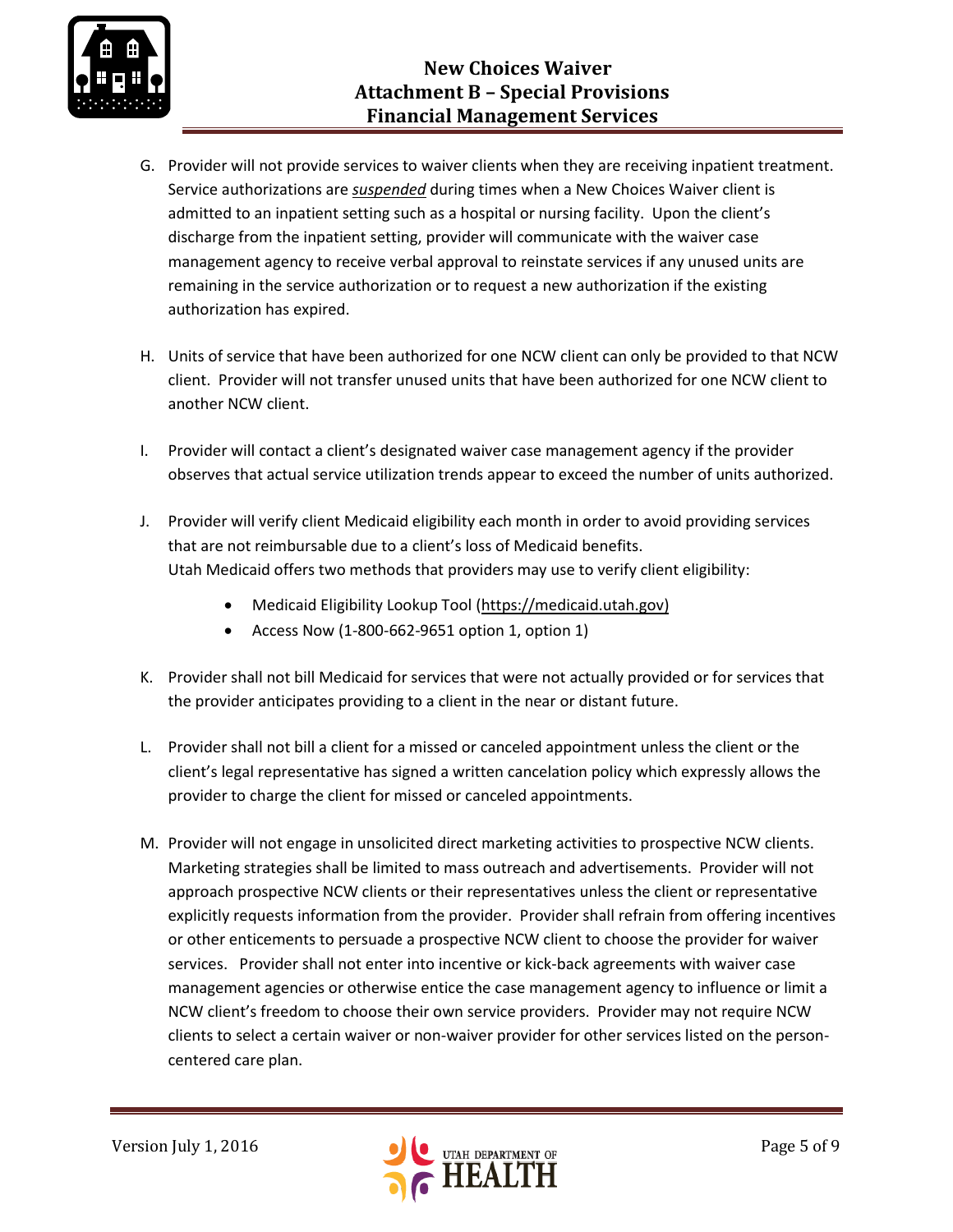

- N. Provider will document each service encounter. At a minimum each service encounter record should include:
	- The client's first and last name
	- The date of service for each service encounter
	- The start and end times for each service provided
	- The services provided by service title
	- Notes describing the service encounter
	- The name of the individual who performed the service
	- $\bullet$  The signature of the individual(s) who performed the service(s) or who can attest to the completion of the service(s).
- O. Provider will abide by the policies and procedures outlined in the NCW Provider Manual and to stay apprised of policy updates and changes regarding Medicaid and the NCW program. If this agreement is ever found to be in conflict with the NCW Provider Manual, the NCW Provider Manual will take precedence over this agreement. The NCW Provider Manual is posted on the Utah Medicaid website: [https://medicaid.utah.gov](https://medicaid.utah.gov/)
- P. Provider will review the Medicaid Information Bulletins (MIBs) and stay apprised of policy updates and changes regarding Medicaid and the NCW program. The MIB is the tool that the Utah Department of Health, Division of Medicaid and Health Financing uses to disseminate such information to providers and stakeholders. The MIB is published quarterly or more frequently as needed. To subscribe to the Newsletter or to view the MIB releases, visit the Medicaid website: [https://medicaid.utah.gov](https://medicaid.utah.gov/)
- Q. If the provider has Medicare and/or Medicaid certification and loses Medicare and/or Medicaid certification, the provider's New Choices Waiver contract shall also be terminated effective the same day as the termination of the Medicare and/or Medicaid certification. The provider will notify the New Choices Waiver Program Office within 3 business days of receiving the notification letter from Medicare and/or Medicaid. The provider will make every effort to ensure a safe and orderly transition of all NCW clients to other service providers prior to final termination of their NCW contract.
- R. If the provider is aware that it is about to undergo a change of ownership or otherwise elects to voluntarily terminate their New Choices Waiver contract, the provider shall give at least 30 days advance written notice of the change of ownership or voluntary termination to the New Choices Waiver Program Office. Providers shall assist in ensuring a safe and orderly transition of waiver clients to another service provider prior to termination.

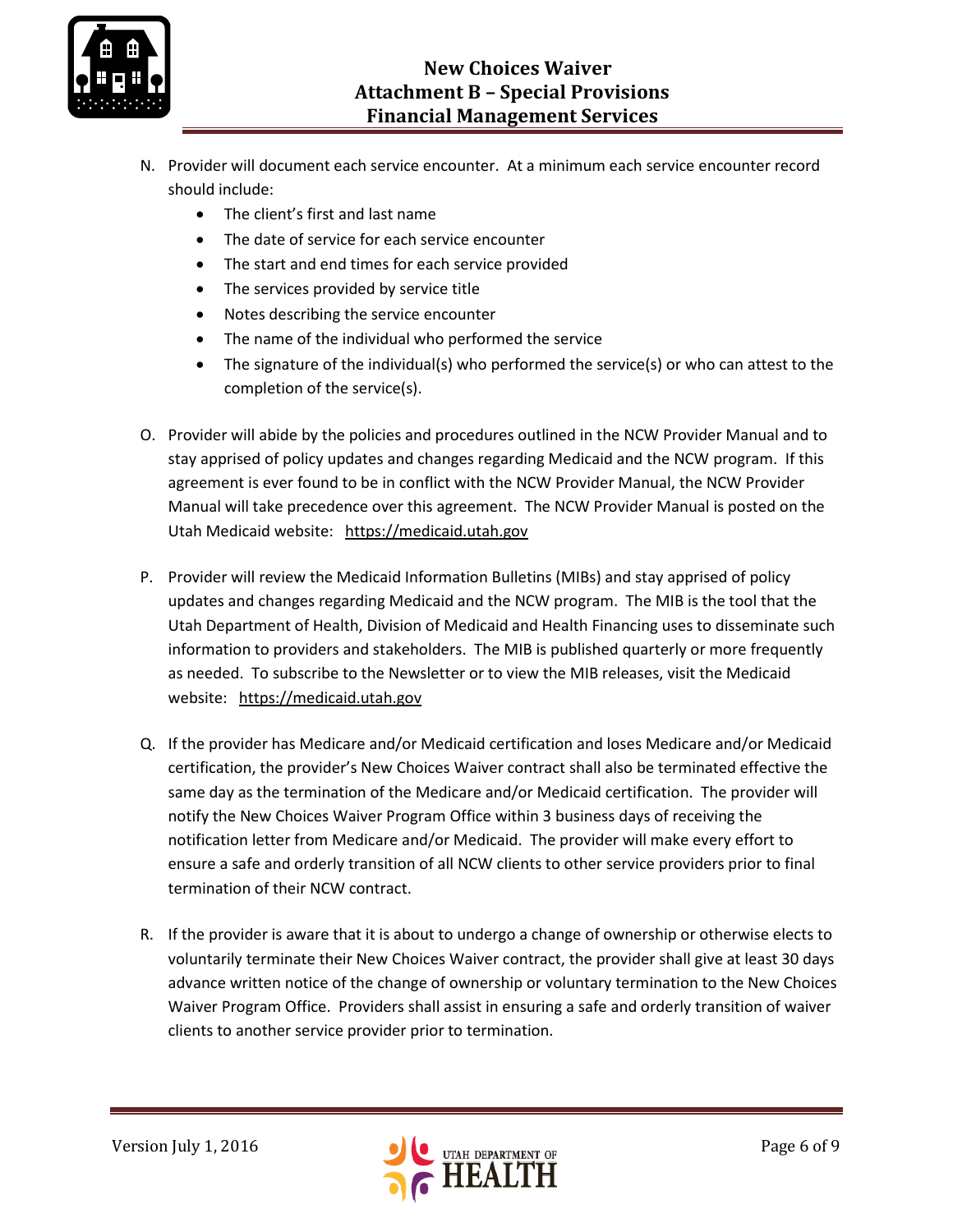

- S. Providers cannot be listed on a person-centered care plan for a NCW client if any of the paid employees of that provider are related to one or both of the assigned NCW case managers by blood or by marriage. If the State Medicaid Agency finds that a conflict of interest is occurring between the provider agency and the case management agency, the provider or the case management agency may be prevented from providing services to that particular client. Exceptions will only be made in remote geographical areas of the state where there are no other willing, qualified providers available to offer the service(s). Only the State Medicaid Agency has authority to approve exceptions to conflict of interest rules.
- T. The State Medicaid Agency may terminate the provider's New Choices Waiver contract after giving the provider 30 days advance written notice for either of the following reasons:
	- 1. The State Medicaid Agency detects a pattern of non-compliance with general Utah Medicaid provider standards,
	- 2. The State Medicaid Agency detects a pattern of non-compliance with NCW policies, procedures and/or provisions listed in this contract.

Examples of conduct that constitutes patterns of non-compliance include but are not limited to:

- Abuse, neglect or exploitation of waiver clients;
- Billing Medicaid in excess of the amount, duration and frequency of services that have been authorized;
- Billing Medicaid for services not provided;
- Inadequate or non-existent record keeping;
- Hiring individual service employees that do not meet the minimum waiver provider qualifications;
- Not maintaining minimum provider qualifications such as required license(s);
- Acts of direct marketing to prospective or currently enrolled clients or their representatives;
- Acts of coercion or manipulation of client freedom of choice rights;
- Acts of offering or receiving incentives or kick-backs to or from other providers or entities in an effort to manipulate client freedom of choice rights; and/or
- Billing NCW clients or their representatives for services covered by Medicaid.

If the State Medicaid Agency discovers conduct that constitutes a pattern of non-compliance but elects not to terminate the provider's New Choices Waiver contract, the State Medicaid Agency may instead suspend making new referrals to the provider, require the provider to repay any overpayments, complete additional training and/or to submit to additional monitoring activities in order to avoid contract termination. The provider will be given hearing rights for any adverse actions taken by the State Medicaid Agency.

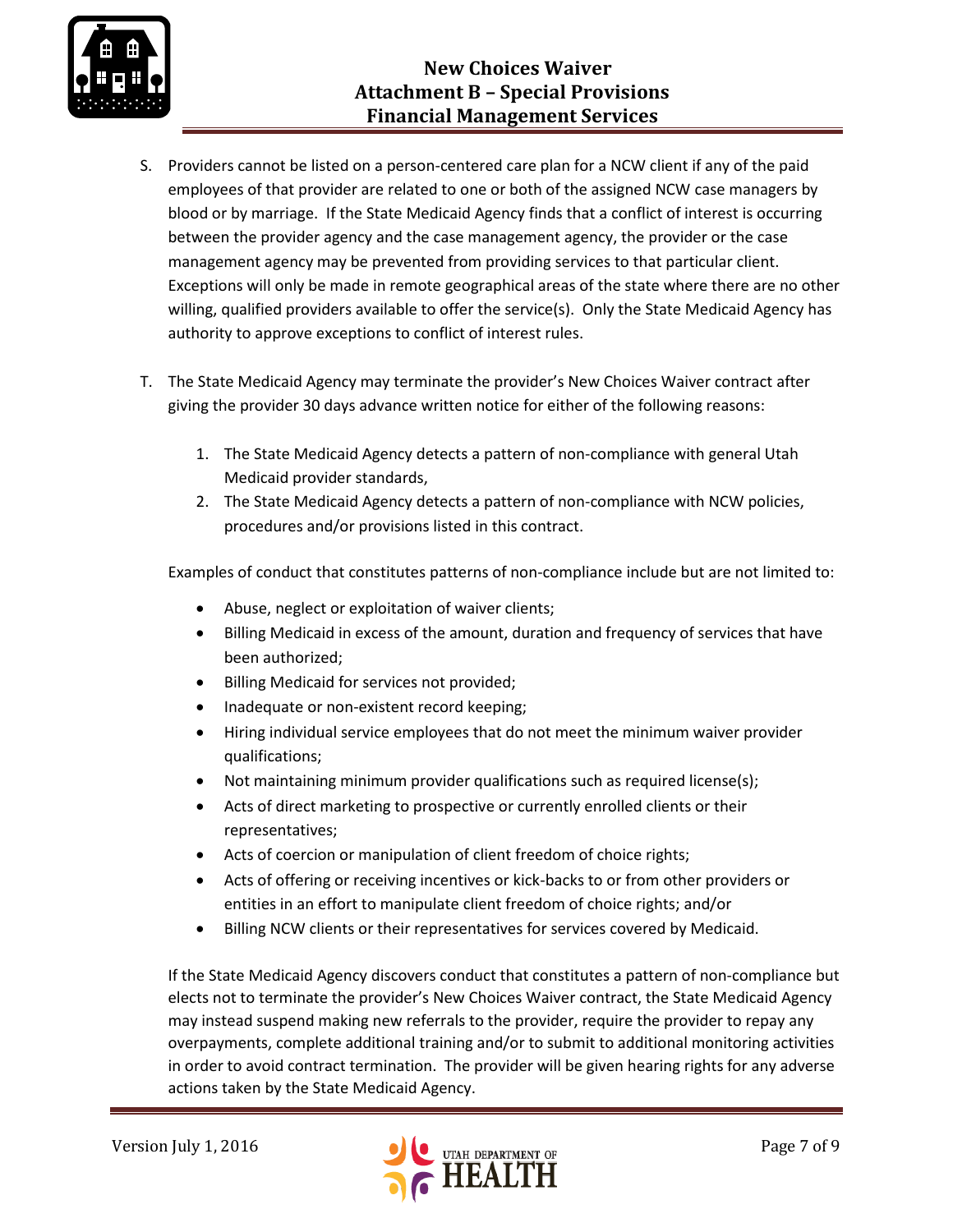

U. All new NCW providers must complete the NCW New Provider Training before the New Choices Waiver Program Office will forward the provider's enrollment application to the next step in the enrollment process. This includes existing providers who experience changes in ownership. NCW New Provider Training is offered one time each month and is located at the Utah Department of Health, 288 N. 1460 W., Salt Lake City, Utah 84114. To register for the next training please call the NCW Program Office and ask to speak with the NCW Provider Specialist. (800)662-9651, option 6.

After the provider is enrolled, additional training is available if the provider requests it by contacting the NCW program office at the same number listed above.

(The rest of this page is intentionally left blank.)

\_\_\_\_\_\_\_\_\_\_\_\_\_\_\_\_\_\_\_\_\_\_\_\_\_\_\_\_\_\_\_\_\_\_\_\_\_\_\_\_\_\_\_\_\_\_\_\_\_\_\_\_\_\_\_\_\_\_\_\_\_\_\_\_\_\_\_\_\_\_\_\_\_\_\_\_\_\_\_\_\_\_